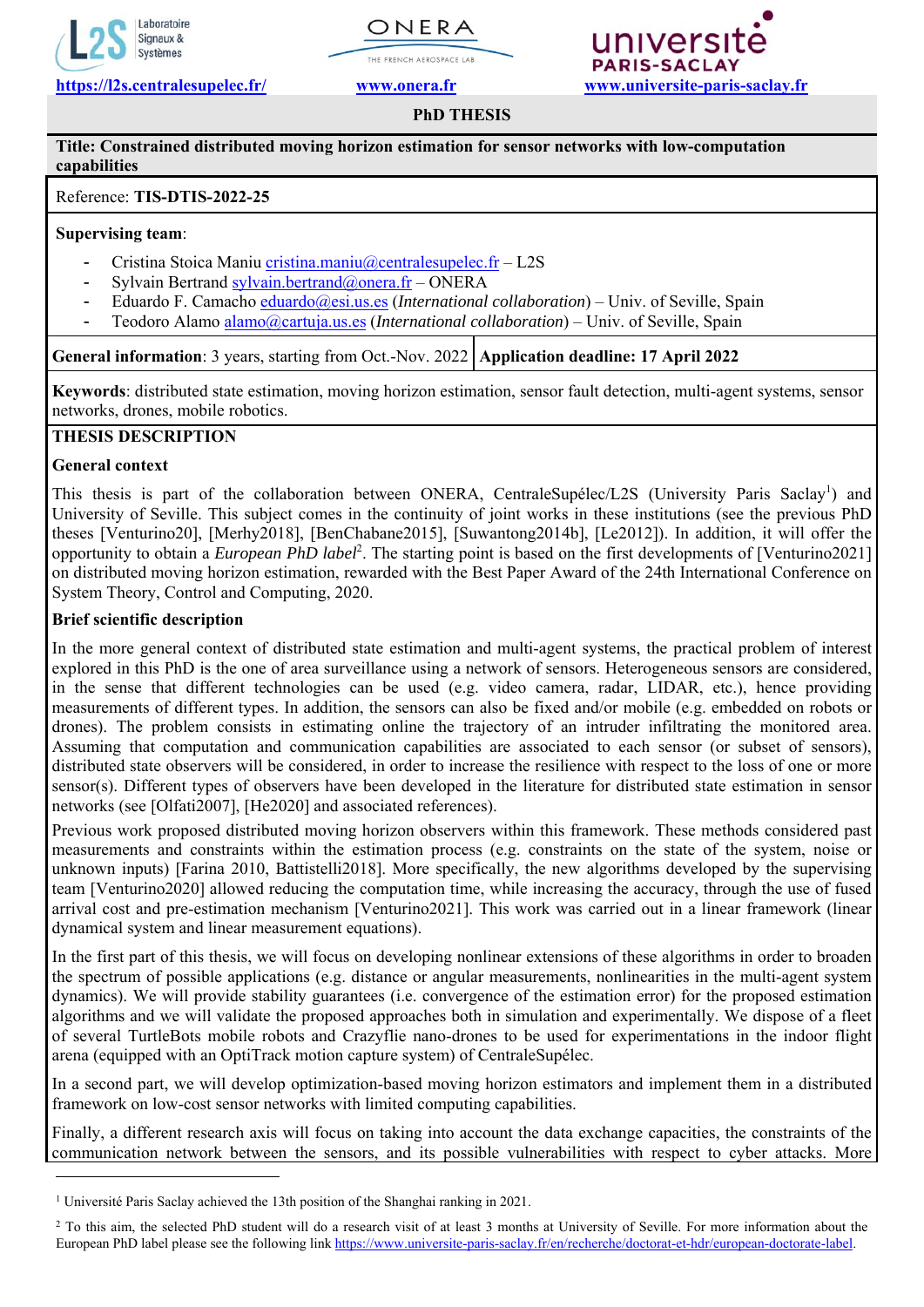precisely, we will extend the proposed methods to take into account a possible asynchronicity of the communications between the sensors, the presence of communication delay [Dubois2018], uncertainties [Le2013], [Zhang2013], a limited data exchange capacity (reducing the communications [Yin2021]), corrupted data, and/or variations of the communication network topology due, for instance, to a temporary or permanent loss of communication links between certain sensors. Extensions to large scale systems are also envisaged.

## **Bibliography:**

[Battistelli2018] G. Battistelli, "Distributed moving-horizon estimation with arrival-cost consensus", in IEEE Transactions on Automatic Control, vol. 64, no. 8, pp. 3316–3323, 2018.

[BenChabane2015] S. Ben Chabane, "Techniques de détection de défauts à base d'estimation d'état ensembliste pour systèmes incertains", *PhD thesis Université Paris-Saclay*, 13 Oct. 2015, https://hal.archives-ouvertes.fr/tel-01243534v1.

[Dubois2018] R. Dubois, S. Bertrand, A. Eudes, "Performance Evaluation of a Moving Horizon Estimator for Multi-Rate Sensor Fusion with Time-Delayed Measurements", 22nd International Conference on System Theory Control and Computing, Sinaia, Romania, 2018.

[Farina2010] M. Farina, G. Ferrari-Trecate and R. Scattolini, "Distributed Moving Horizon Estimation for Linear Constrained Systems", in IEEE Transactions on Automatic Control, vol. 55, no. 11, pp. 2462-2475, 2010.

[He2020] Shaoming He, Hyo-Sang Shin, Shuoyuan Xu and Antonios Tsourdos, "Distributed estimation over a low-cost sensor network: A Review of state-of-the-art", in Information Fusion, vol. 54, pp. 21-43, 2020.

[Le2012] V.T.H. Le, "Commande prédictive robuste par des techniques d'observateur à base d'ensembles zonotopiques", *PhD thesis Université Paris Sud*, 22 Oct. 2012, https://hal.archives-ouvertes.fr/tel-00765444v1.

[Le2013] V.T.H. Le, C. Stoica, T. Alamo, E.F. Camacho, D. Dumur, "Zonotopic guaranteed state estimation for uncertain systems", Automatica, no. 49(1), pp. 3418-3424, 2013.

[Merhy2018] D. Merhy, "Contribution à l'estimation d'état par méthodes ensemblistes ellipsoidales et zonotopiques", *PhD thesis Université Paris-Saclay*, 24 Oct. 2019, https://tel.archives-ouvertes.fr/tel-02402347/document.

[Olfati2007] R. Olfati-Saber, "Distributed Kalman Filtering for Sensor Networks", 46th IEEE Conference on Decision and Control, New Orleans, USA, 2007.

[Suwantong2014b] R. Suwantong, "Nouvelle structure d'estimateurs a horizon glissant.application a l'estimation de trajectoires de debris spatiauxpendant la rentree atmospherique", *PhD thesis Université Paris-Sud*, 2 Dec. 2014, https://tel.archives-ouvertes.fr/tel-01132179/document.

[Venturino2020] A. Venturino, S. Bertrand, C. Stoica Maniu, T. Alamo, E. Camacho, "Distributed Moving Horizon Estimation with Pre-Estimating Observer", 24th International Conference on System Theory, Control and Computing, Sinaia, Romania, 2020. **Best Paper Award**.

[Venturino2021] A. Venturino, S. Bertrand, C. Stoica Maniu, T. Alamo, E. Camacho, "A New l-step Neighbourhood Distributed Moving Horizon Estimator", 60th IEEE Conference on Decision and Control, Austin, USA, 2021.

[Yin2021] Xunyuan Yin and Jinfeng Liu, "Event-Triggered State Estimation of Linear Systems Using Moving Horizon Estimation", in IEEE Transactions on Contol Systems Technology, vol. 29, no. 2, pp. 901-909, 2021.

[Zhang2013] J. Zhang and J. Liu, "Distributed Moving Horizon State Estimation for Nonlinear Systems with Bounded Uncertainties", in Journal of Process Control, vol. 23, pp. 1281-1295, 2013.

## **Required profil and skills**

This thesis requires automatic control skills (Master level or 3rd year 'Grande Ecole' in Automatic Control/Robotics/Mathematics/Signal Processing) with particular knowledge in state estimation and/or multi-agent systems (e.g. multi-robot). Good Matlab and/or Python and/or ROS skills and a good English level are required.

## **Acquired knowledge and skills during this PhD thesis**

The proposed subject should allow acquiring solid knowledge in robust distributed estimation and multi-agent systems, more particularly related to surveillance missions for multi-sensor multi-robot systems. The knowledge acquired in this direction will provide an opening to several areas (both theoretical and applicative), which are currently at the forefront of research. This thesis has the advantage to allow deep explorations into the theoretical field with a significant part consisting to implement the academic results on a real multi-sensor robotic system, providing the possibility for future employment both in the academic and industrial sectors. During various professional training activities throughout the thesis, the PhD candidate will be able to acquire numerous transversal skills (e.g. pedagogical skills, scientific integrity and ethical skills, etc.). Teaching (TD, TP, projects, etc.) at CentraleSupélec is strongly encouraged, allowing the PhD candidate to acquire solid skills in pedagogy that will be useful for a possible academic career. Participation in international, national and local conferences will highlight the PhD student's scientific results and will allow increasing the PhD candidate's professional network. In addition, this thesis offers an international friendly working environment, permitting to develop multi-language communication skills and offering the opportunity to obtain a European PhD label.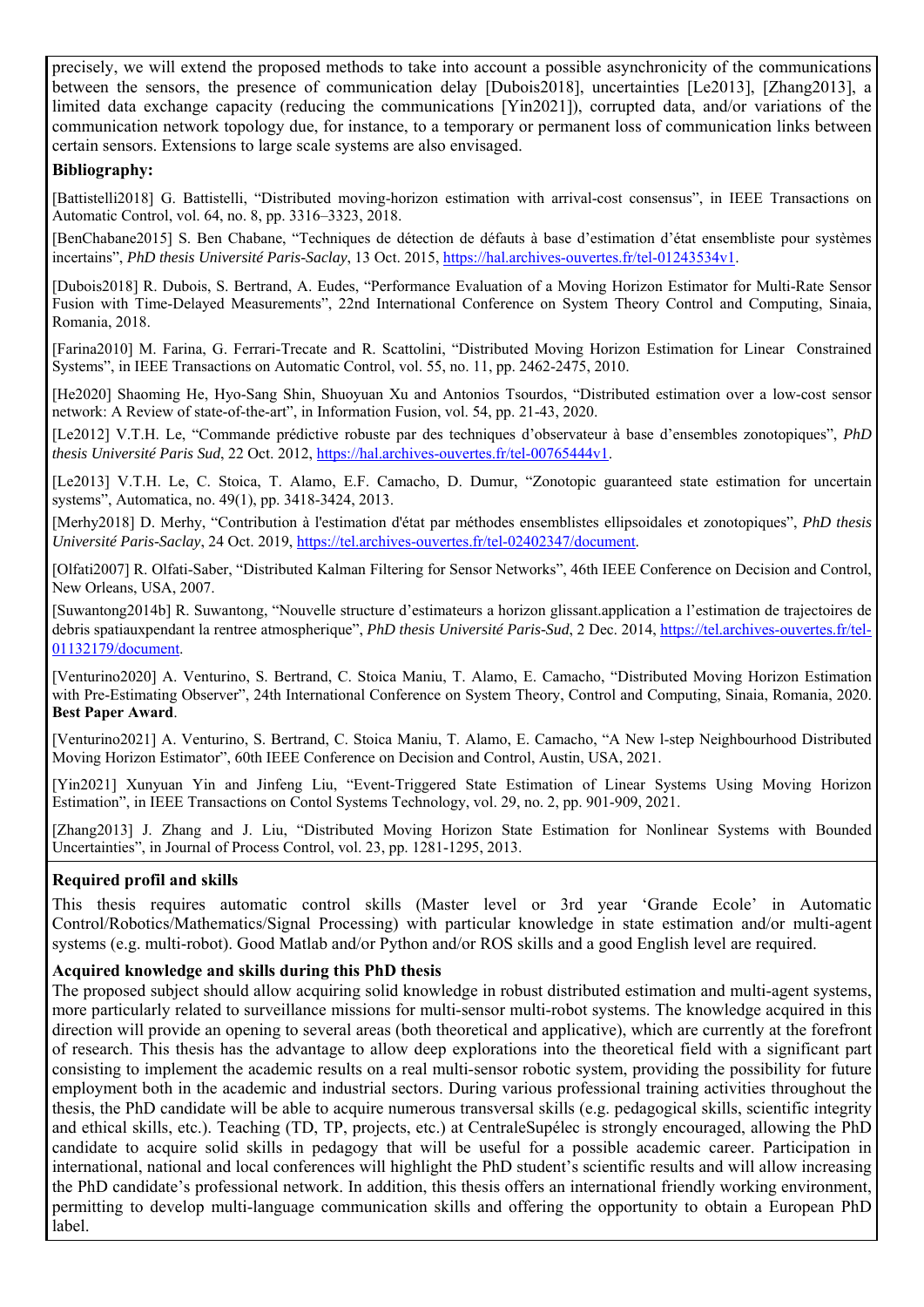| Contact:                        | <b>Cristina STOICA MANIU</b>                                                  |
|---------------------------------|-------------------------------------------------------------------------------|
|                                 | (a) cristina.maniu(a)centralesupelec.fr $\binom{+33}{+33}$ 1 69 85 13 78      |
|                                 | <b>Sylvain BERTRAND</b>                                                       |
|                                 | (a) sylvain.bertrand(a) onera.fr $\uparrow$ +33 1 80 38 66 12                 |
| Application:                    | CV, cover letter, recommendation letter (with date and signature) of the      |
|                                 | Master Program Director, and engineering and/or Master's official transcripts |
|                                 | sent by e-mail to:                                                            |
|                                 | cristina.maniu@centralesupelec.fr and sylvain.bertrand@onera.fr               |
|                                 | with the subject $\langle$ PhD thesis TIS-DTIS-2022-25 $\rangle$              |
| <b>Application deadline:</b>    | <b>17 April 2022</b>                                                          |
| <b>Locations (Paris region)</b> | <b>ONERA, DTIS, Palaiseau</b>                                                 |
|                                 | 8, Chemin de la Hunière, Palaiseau, France                                    |
|                                 | L2S, CentraleSupélec, Université Paris-Saclay                                 |
|                                 | 3 rue Joliot Curie, 91190 Gif-sur-Yvette, France                              |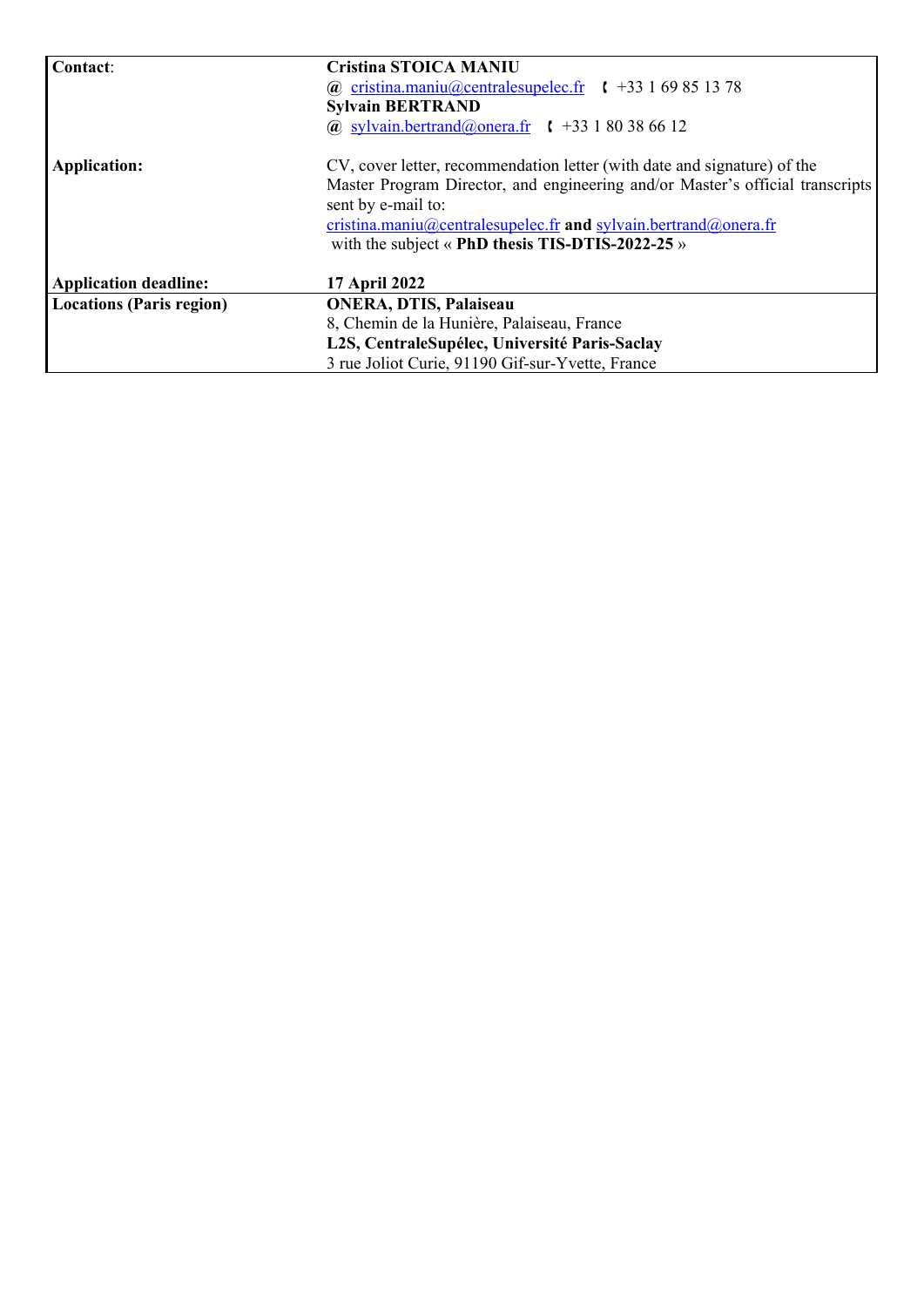





# **PROPOSITION DE SUJET DE THESE**

**Intitulé : Synthèse d'observateurs à horizon glissant pour l'estimation distribuée sous contraintes au sein de réseaux de capteurs bas coût** 

# Référence : **TIS-DTIS-2022-25**

## **Equipe d'encadrement** :

- Cristina Stoica Maniu cristina.maniu@centralesupelec.fr (*directeur de thèse*) L2S
- Sylvain Bertrand sylvain.bertrand@onera.fr ONERA
- Eduardo F. Camacho eduardo@esi.us.es (*Collaboration internationale*) Univ. Séville, Espagne
- Teodoro Alamo alamo@cartuja.us.es (*Collaboration internationale*) Univ. Séville. Espagne

| Durée de la thèse : 3 ans, à partir d'Octobre-Novembre | Date limite de candidature : 17 Avril 2022 |
|--------------------------------------------------------|--------------------------------------------|
| 2022                                                   |                                            |

**Mots clés** : Estimation d'état distribuée, estimation à horizon glissant, détection de défauts capteur, réseaux de capteurs, systèmes multi-agents, drones, robotique mobile.

# **DESCRIPTIF ET APPORT DU TRAVAIL DE THÈSE**

## **Contexte de recherche**

-

Cette thèse s'inscrit dans le cadre d'une collaboration entre l'ONERA, CentraleSupélec/L2S (Université Paris Saclay<sup>3</sup>) et le Département d'Ingénierie des Systèmes et d'Automatique de l'Université de Séville. Elle fait suite à plusieurs travaux de thèse menés dans ces institutions (voir les thèses en co-encadrement [Venturino20], [Merhy2018], [BenChabane2015], [Suwantong2014b], [Le2012]). De plus, la possibilité d'obtenir un *label* « *Doctorat Européen* »4 est envisagée. Ainsi, elle s'inscrit dans la continuité de la thèse d'Antonello Venturino portant sur des premiers développements d'observateurs à horizon glissant pour l'estimation distribuée, récompensés par le Best Paper Award, reçu lors de la 24th International Conference on System Theory, Control and Computing, 2020.

## **Présentation du projet doctoral, contexte et objectif**

Cette thèse s'intéresse à une problématique d'actualité dans le contexte des systèmes multi-agents, à savoir l'estimation d'état distribuée, en lien avec une application de surveillance d'une zone par un ensemble de capteurs hétérogènes. L'hétérogénéité peut provenir des différentes technologies utilisées (par exemple caméras, radar, LIDAR) et donc de la nature des mesures disponibles et/ou des différents modes de déploiement possibles (capteurs fixes, montés sur robots mobiles ou drones). Le problème est alors d'estimer l'état d'un « objet intrus » infiltré et circulant dans la zone à surveiller (reconstruction de la trajectoire). Pour ce faire, il s'agit de développer des observateurs permettant de reconstruire cet état à partir des mesures capteurs disponibles, de manière distribuée afin d'augmenter la résilience visà-vis de la perte d'un ou plusieurs capteur(s). On considèrera ainsi qu'un calculateur peut être associé à chaque capteur ou sous-ensemble de capteurs (« nœud ») avec une capacité de communication en réseau. On suppose donc un ensemble de capteurs hétérogènes dotés de différentes capacités de calcul et de communication au sein d'un même réseau, ces capacités demeurant toutefois limitées (capteurs bas coût). Cette problématique a fait l'objet de nombreux travaux de recherche dans la littérature, portant sur le développement de différents types d'observateurs distribués (par exemple [Olfati2007], [He2020] et références associées).

Des travaux précédents ont porté sur le développement d'observateurs à horizon glissant distribués pour cette problématique. Ces méthodes permettent de tenir compte d'un historique de mesures passées et de prendre en compte des contraintes au sein du processus d'estimation (ex : contraintes sur l'état du système, sur le bruit ou des entrées inconnues) [Farina 2010, Battistelli2018]. Plus précisément, les nouveaux algorithmes développés ont permis à la fois une forte réduction du temps de calcul [Venturino2020] et une amélioration de la précision, par l'usage d'un mécanisme de diffusion de l'information au sein du réseau [Venturino2021]. Ces travaux ont été réalisés dans un cadre linéaire (dynamique du système et équations de mesure linéaires).

Lors de cette thèse, on s'intéressera dans un premier temps à développer des extensions non linéaires de ces algorithmes afin d'élargir le spectre des applications possibles (ex : mesures de distance ou angulaires, non linéarités dans la dynamique du système à observer). On s'attachera à obtenir des garanties de stabilité (convergence de l'erreur

<sup>&</sup>lt;sup>3</sup> L'Université Paris Saclay a été classée sur la 13<sup>ème</sup> position du classement de Shanghai en 2021.

<sup>4</sup> Dans ce but, un séjour de recherche de minimum 3 mois à l'Université de Séville sera effectué (pour plus d'informations, voir le lien suivant https://www.universite-paris-saclay.fr/recherche/doctorat-et-hdr/label-doctorat-europeen).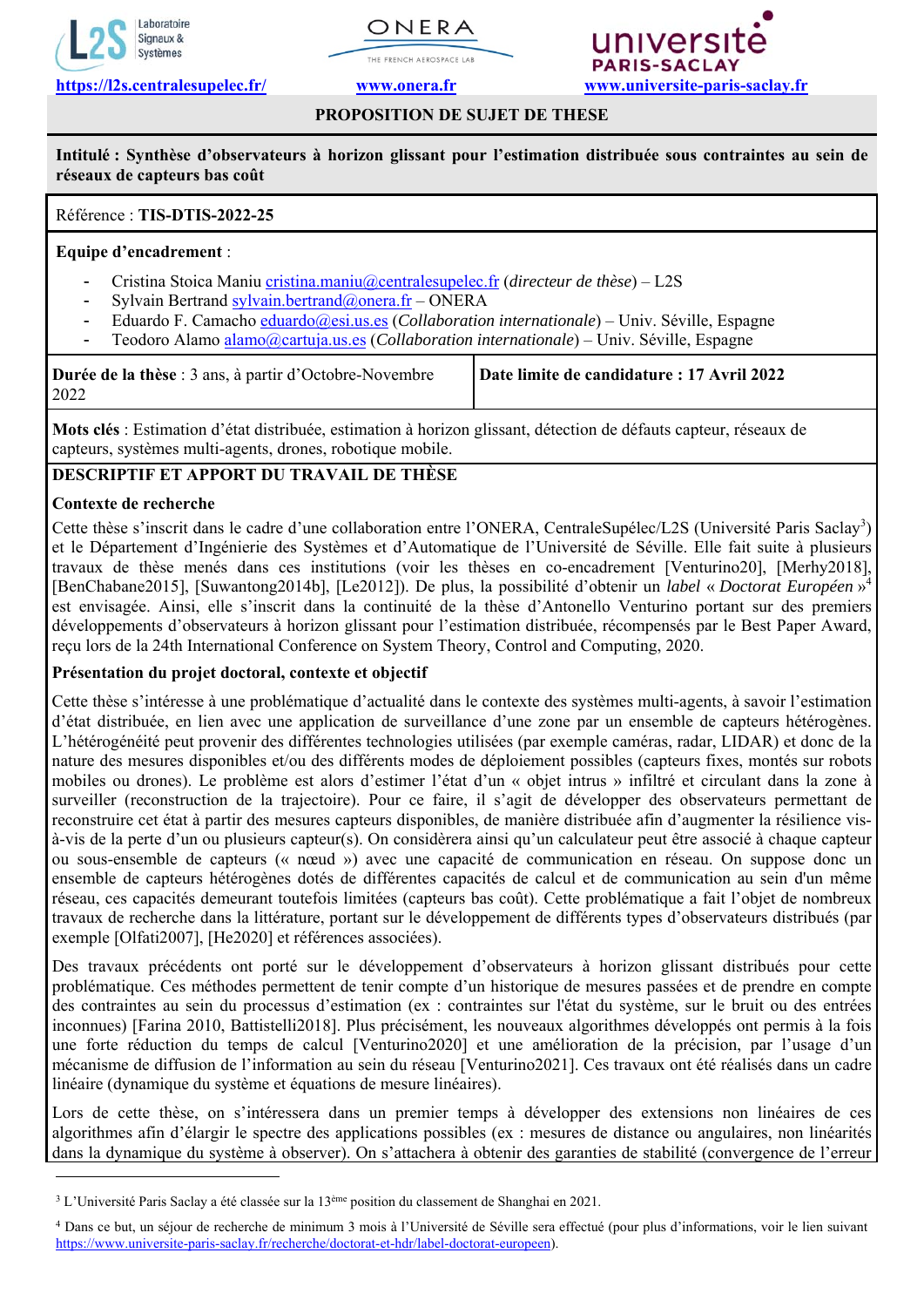d'estimation) et à valider les approches proposées en simulation et expérimentalement. On dispose d'une flotte de plusieurs robots mobiles TurtleBots et de nano-drones Crazflie pour faire des expérimentations dans la volière de CentraleSupélec (équipée d'un système de capture de mouvement OptiTrack).

Dans une deuxième étape, afin de tenir compte de capacités de calcul limitées liées à une implémentation sur des capteurs bas coût, on cherchera à développer conjointement des méthodes d'optimisation adaptées à la formulation des observateurs à horizon glissant et à leur mise en œuvre dans un cadre distribué.

Enfin, un autre axe de travail portera sur la prise en compte des capacités et contraintes propres au réseau de communication entre les capteurs, ainsi que ses possibles vulnérabilités face à des cyber attaques. Plus précisément, on cherchera à étendre les méthodes proposées pour tenir compte d'une possible asynchronicité des communications entre les capteurs, de la présence de retard dans les communications [Dubois2018], des incertitudes [Le2013], [Zhang2013], d'une capacité d'échange limitée (réduction des communications [Yin2021]), de données corrompues, et/ou de variations de topologie au sein du réseau de communication due par exemple à une perte temporaire ou permanente de liens de communications entre certains capteurs. Des extensions aux systèmes à grande échelle (large scale systems) sont également envisagées.

## **Références bibliographiques :**

[Battistelli2018] G. Battistelli, "Distributed moving-horizon estimation with arrival-cost consensus", in IEEE Transactions on Automatic Control, vol. 64, no. 8, pp. 3316–3323, 2018.

[BenChabane2015] S. Ben Chabane, "Techniques de détection de défauts à base d'estimation d'état ensembliste pour systèmes incertains", *thèse de doctorat de l'Université Paris-Saclay*, 13 Octobre 2015, disponible en ligne https://hal.archives-ouvertes.fr/tel-01243534v1.

[Dubois2018] R. Dubois, S. Bertrand, A. Eudes, "Performance Evaluation of a Moving Horizon Estimator for Multi-Rate Sensor Fusion with Time-Delayed Measurements", 22nd International Conference on System Theory Control and Computing, Sinaia, Romania, 2018.

[Farina2010] M. Farina, G. Ferrari-Trecate and R. Scattolini, "Distributed Moving Horizon Estimation for Linear Constrained Systems", in IEEE Transactions on Automatic Control, vol. 55, no. 11, pp. 2462-2475, 2010.

[He2020] Shaoming He, Hyo-Sang Shin, Shuoyuan Xu and Antonios Tsourdos, "Distributed estimation over a low-cost sensor network: A Review of state-of-the-art", in Information Fusion, vol. 54, pp. 21-43, 2020.

[Le2012] V.T.H. Le, "Commande prédictive robuste par des techniques d'observateur à base d'ensembles zonotopiques", *thèse de doctorat de l'Université Paris Sud*, 22 Octobre 2012, disponible en ligne https://hal.archives-ouvertes.fr/tel-00765444v1.

[Le2013] V.T.H. Le, C. Stoica, T. Alamo, E.F. Camacho, D. Dumur, "Zonotopic guaranteed state estimation for uncertain systems", Automatica, no. 49(1), pp. 3418-3424, 2013.

[Merhy2018] D. Merhy, "Contribution à l'estimation d'état par méthodes ensemblistes ellipsoidales et zonotopiques", *thèse de*  doctorat de l'Université Paris-Saclay, 24 Octobre 2019, disponible en ligne https://tel.archives-ouvertes.fr/tel-02402347/document.

[Olfati2007] R. Olfati-Saber, "Distributed Kalman Filtering for Sensor Networks", 46th IEEE Conference on Decision and Control, New Orleans, USA, 2007.

[Suwantong2014b] R. Suwantong, "Nouvelle structure d'estimateurs a horizon glissant.application a l'estimation de trajectoires de debris spatiauxpendant la rentree atmospherique", *thèse de doctorat de l'Université Paris-Sud*, 2 Décembre 2014, disponible en ligne https://tel.archives-ouvertes.fr/tel-01132179/document.

[Venturino2020] A. Venturino, S. Bertrand, C. Stoica Maniu, T. Alamo, E. Camacho, "Distributed Moving Horizon Estimation with Pre-Estimating Observer", 24th International Conference on System Theory, Control and Computing, Sinaia, Romania, 2020. **Best Paper Award**.

[Venturino2021] A. Venturino, S. Bertrand, C. Stoica Maniu, T. Alamo, E. Camacho, "A New l-step Neighbourhood Distributed Moving Horizon Estimator", 60th IEEE Conference on Decision and Control, Austin, USA, 2021.

[Yin2021] Xunyuan Yin and Jinfeng Liu, "Event-Triggered State Estimation of Linear Systems Using Moving Horizon Estimation", in IEEE Transactions on Contol Systems Technology, vol. 29, no. 2, pp. 901-909, 2021.

[Zhang2013] J. Zhang and J. Liu, "Distributed Moving Horizon State Estimation for Nonlinear Systems with Bounded Uncertainties", in Journal of Process Control, vol. 23, pp. 1281-1295, 2013.

### **Profil et compétences recherchées**

Ce sujet de thèse requiert principalement des compétences en Automatique (profile M2R ou 3e année école d'ingénieur, spécialité automatique/robotique/mathématique/signal), avec de façon privilégiée des connaissances dans le domaine de l'estimation d'état et/ou les systèmes multi-agents (ex. multi-robots). Une bonne pratique de Matlab et/ou Python et/ou ROS, ainsi qu'un bon niveau d'anglais sont requis.